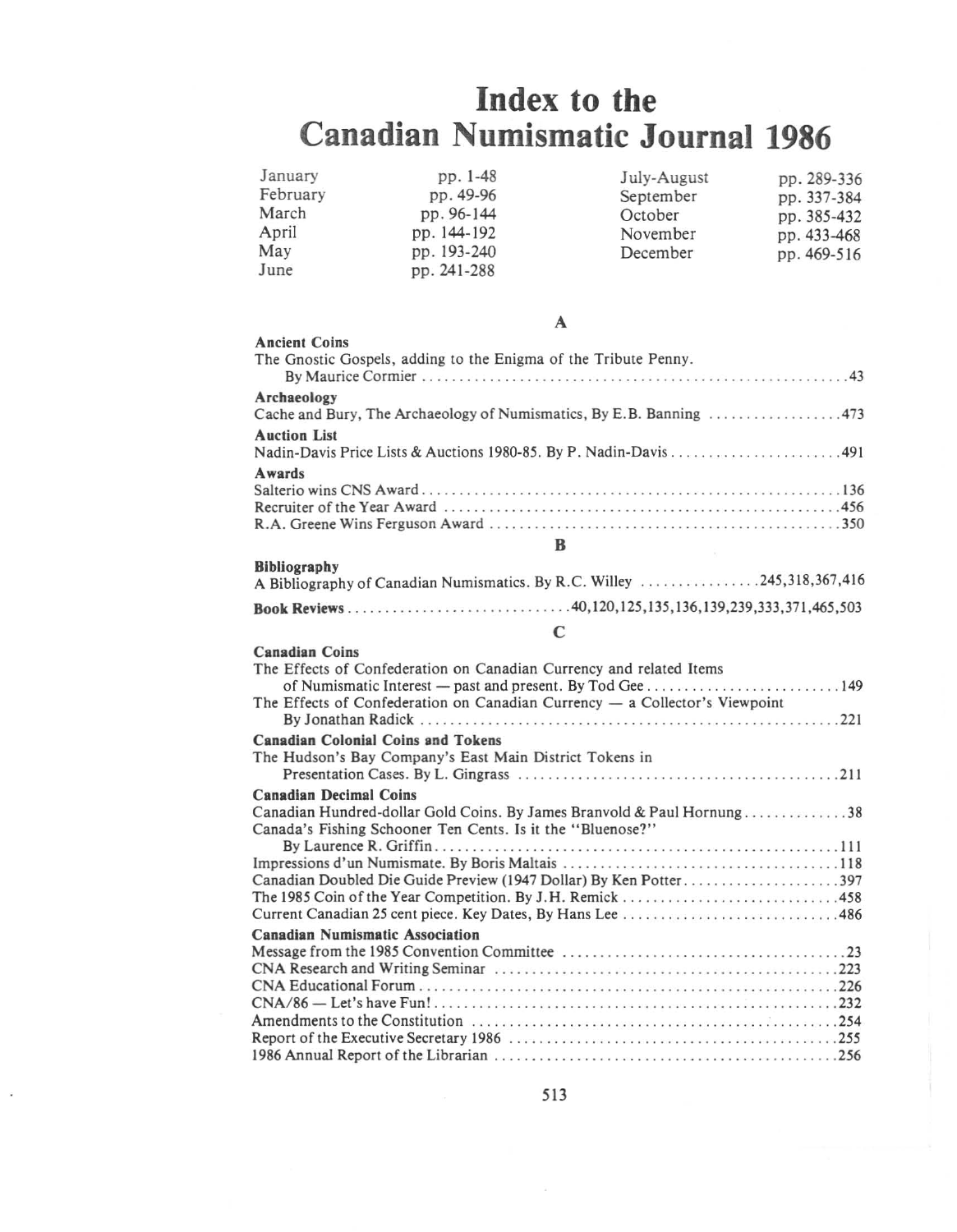| <b>Canadian Paper Money</b>                                                       |
|-----------------------------------------------------------------------------------|
|                                                                                   |
|                                                                                   |
| <b>Canadian Association of Numismatic Dealers</b>                                 |
|                                                                                   |
|                                                                                   |
| <b>Coin Certification</b>                                                         |
|                                                                                   |
| Coin Week Canada                                                                  |
|                                                                                   |
| All Collectors and Clubs can aid in publicizing our Hobby.                        |
|                                                                                   |
|                                                                                   |
|                                                                                   |
|                                                                                   |
| Une Medaille commemoratif(sic) pour la Semaine de la Monnaie                      |
|                                                                                   |
|                                                                                   |
| <b>Communion Tokens</b>                                                           |
| Communion Tokens. Tickets of Admission - Tokens of Love.                          |
|                                                                                   |
|                                                                                   |
| Copernicus                                                                        |
| <b>Countermarked Coins</b>                                                        |
| The Fleur de Lis Mark and other French Countermarks.                              |
|                                                                                   |
|                                                                                   |
| D                                                                                 |
|                                                                                   |
| E                                                                                 |
|                                                                                   |
| <b>Executive Secretary's Reports</b><br>21,80,122,166,218,260,314,354,401,444,487 |
| Ex Libris<br>137, 257, 332, 373, 427, 507                                         |
| $\mathbb F$                                                                       |
| Fakes                                                                             |
|                                                                                   |
| Ferguson Award                                                                    |
|                                                                                   |
| <b>Ferguson Foundation</b>                                                        |
|                                                                                   |
|                                                                                   |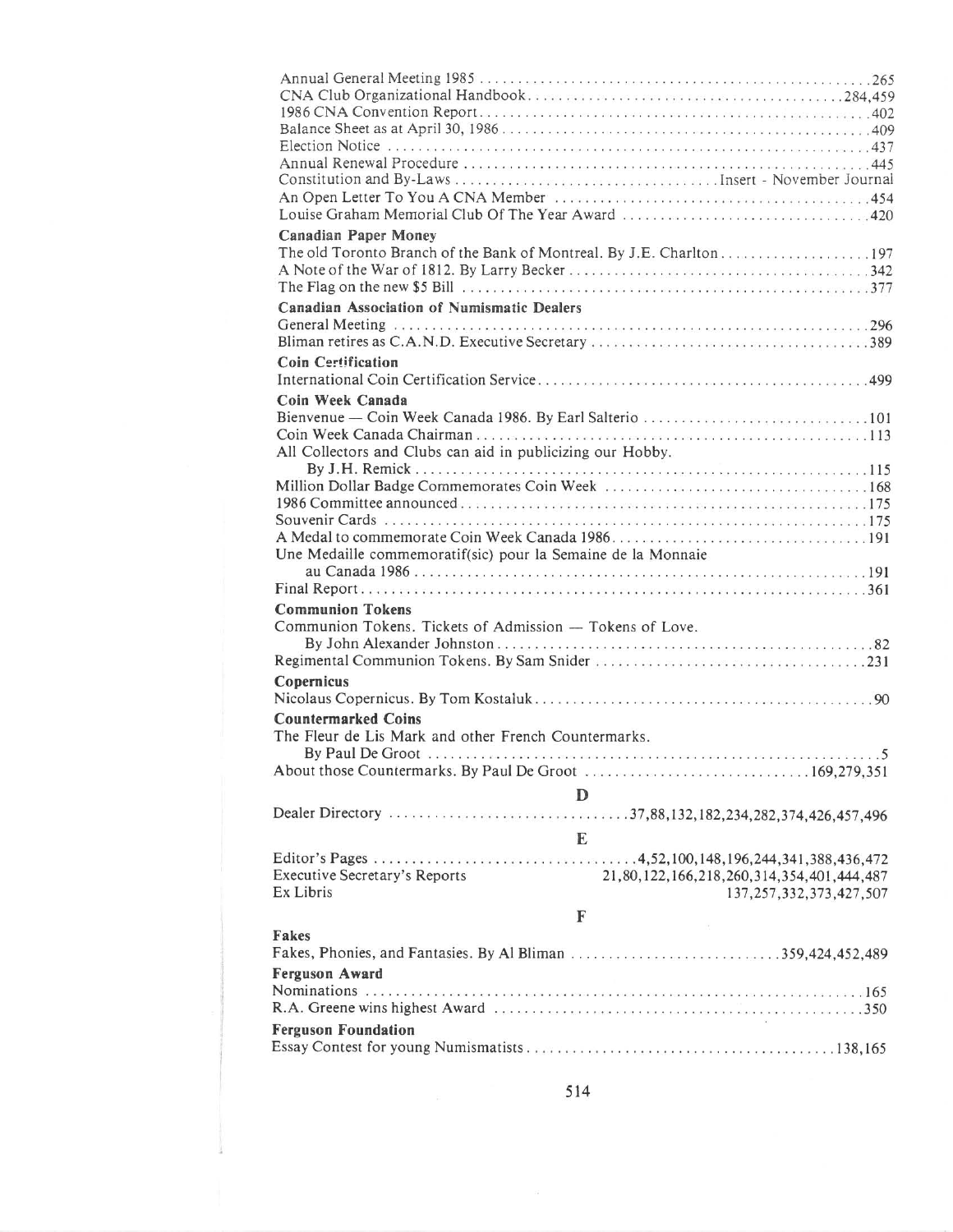| r oreign Coins                                            |
|-----------------------------------------------------------|
|                                                           |
|                                                           |
| First Car depicted on Automobile Centennial Commemorative |
|                                                           |
|                                                           |
|                                                           |
|                                                           |
|                                                           |
|                                                           |
|                                                           |

**Foreign Coins**

Grading

Medals

### G

| $\mathbf{u}$ . $\mathbf{u}$ . $\mathbf{u}$ |  |
|--------------------------------------------|--|
|                                            |  |
|                                            |  |
| Great Britain                              |  |
|                                            |  |
|                                            |  |

## H

| Heraldry                                            |
|-----------------------------------------------------|
| The Armorial Bearing of the Governor and Company of |
|                                                     |
|                                                     |
| <b>Hoards and Treasures</b>                         |
|                                                     |
|                                                     |
|                                                     |
|                                                     |

#### M

#### . .. 322 (Bilingual). By Jean-Pierre Pare. . . . . The 1986 Fall A.P.N.A. Rally Medal. By J.H. Remick & Brian MacKenzie ...............400 **Omario Numismatic Association Convention Medals.** By R.W. Irwin & W. English  $\cdots$   $\cdots$   $\cdots$   $\cdots$   $\cdots$   $\cdots$   $\cdots$   $\cdots$   $\cdots$   $\cdots$  59 New Designs for Personal Medals. . 73 Nobel Prize Medals. By J.E. Charlton .............................•................ <sup>75</sup> Jeton-Medaillon Brasserie de Beauport. By Jean-Luc Giroux ......•............•...... <sup>104</sup> Provincial Exhibitions of New Westminster. By L. Gingras ...........•............... <sup>116</sup> Personalized Medals for Coin Week Canada. By J.H. Remick............. . 130 Moncton Coin Club Medaliions. By Wayne Gillcash 156 The Hudson's Bay Company's Patrick Ashley Cooper Medal. By L. Gingras 202 The Hudson's Bay Company's Lady Kindersley Medal. By L. Gingras . . . . 205 The Hudson's Bay Company's Indian Chief Medals. By L. Gingras ..............•..... <sup>213</sup> Medal Defined. . . . . 219 <sup>A</sup> few Thoughts on Medal Definitions. By L. Gingras ..................•..•.......... <sup>229</sup> Suggestions for new Canadian Coins and Medals. By J.H. Remick 264 The North Shore Numismatic Society's Halley's Comet Medal By J.H. Remick. . 268 A 1904 Medal issued by La Cie. de Brasserie de Beauport, Quebec. By Jean-Luc Giroux .. . .....................................•.... <sup>269</sup> The Association of Personalized Medal Issuers. By J.H. Remick . . . . . . . . . .. . . . . . . . .. 277 Medal for Larry Gingras - 35 Years in Numismatics. By J.H. Remick. . . . . . . . . . . . . . . . . 285 B.C., Quebec, and U.S. Flags shown on Medals. By J. H. Remick 313 **Troisieme Centenaire de I' Arrivee de Louis Heberr au Canada.**